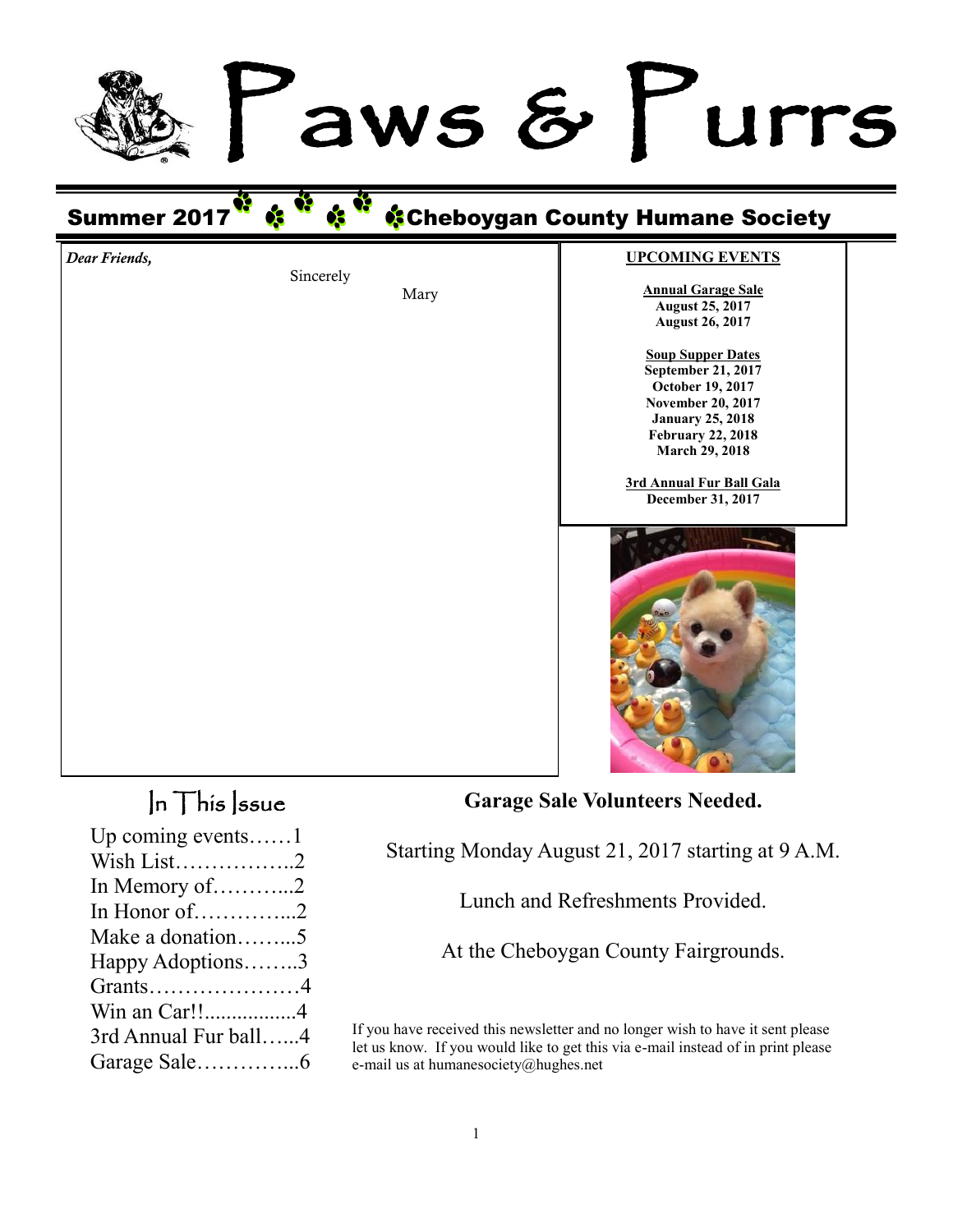# **In Loving Memory Pets**

. NINNININININI

## **CHEBOYGAN COUNTY HUMANE SOCIETY**

*HOURS* Monday—Friday 9 AM—4 PM We are currently closed on Saturdays

*Contact Us* 1536 Hackleburg Road Cheboygan, MI 49721 Phone: 231-238-8221 Fax: 231-238-0432 *Visit our on-line pet adoption site at:* acebook Cheboygan County Humane Society (official fb page) or cheboyganhumanesociety.org

> Email Adoption Counselor cheboyganpets@hughes.net

*ANIMAL CONTROL If you have an Animal Control Complaint please call 911 For assistance.* 

*The Cheboygan County Humane Society is a non-profit, 501(c)(3) organization that relies on fundraising, donations and community support for operation. All donations are tax-deductible.*

#### *Thank You!!*

CCHS is a full access shelter. No animal is turned away from Cheboygan or Presque Isle Counties. There is no charge to surrender an animal. We accept animals Monday-Thursday 9-3:30

**People**

Mary Jo Barnby John Barrette Mary Jo Buhr Jerry Beauchamp Chad Charboneau John Constantine Pam Hiller DeMuth Ruth Genrman Charlie Hagstrom Bonnie Heins Helen Hormberger Lee E. Hornberger, Sr. Minnie Honberger De Loss Isard Louise Jarnac Marianne Laitner Lorna Jeas Litzner Peggy Mae Mang Tony Matelski Marian McCorkle Marge McFall Victoria Myers Gorden Poole Doris Radke Dolorcs Van Hoorne Mary Wattson David Wellman

Buddie, Bear, Montimer & Bruiser Creo Jackson Jarmac Jake Jesse James Lad Little Lucy Markus Missy Molly Nikka Scott Pepper Sadie & Sassy Sissy Slim Winnie, Max & Lucky Zoey

**In Honor Of Pets**

Dixie Necobie Rocky Ruby Tazer

#### **In Honor Of People**

Tracy Hardin's B-day Matt LaCross & Tazer Colonel & Mrs. David Mokar

#### *Wish List*

Dog Food ( dry) any kind Iams Puppy (dry) Cat Food (dry) any kind Iams Kitten (dry) Cat Litter( non-clumping) Dog & Cat Treats Pine-Sol Paper Towels Heavy Duty Garbage Bags HE Laundry Detergent Bleach Bottle Receipts White Office Paper Fabric Softener sheets Large replaceable mop heads

2

Bedding New or Used Dog houses 1st Class stamps Auto Dish Detergent Air Fresheners Gas Cards for Transports Hand Soap HP 61 Black and Tri-color Ink Epson 200 Black, Cyan, Magenta & Yellow Ink HP 633 Cyan, Magenta and Yellow HP 902 Black, Cyan, Magenta & yellow ink Family Fare Yes card receipt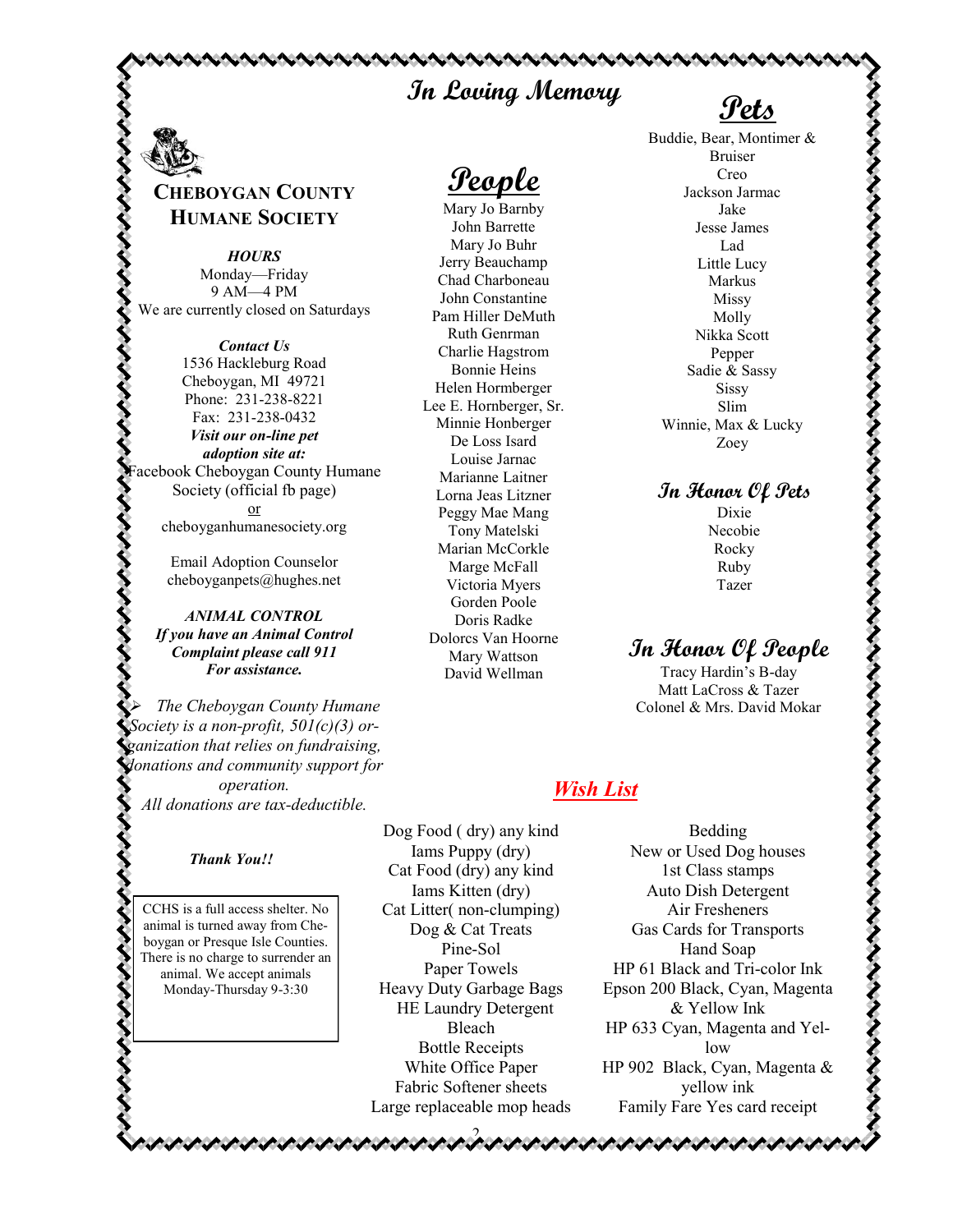

# **Happy Adoptions Stories!!**

(Left) Chubbs AKA Chloe came to us in need of some medical attention. After she was treated she went to a loving home where she is loves to go for car rides and tugs at the heart of every single person who meets her.

(Right) Kiley was brought to us with a broken leg. After much care and work to improve her health her leg had to be removed. When her rehabilitation time was done she found a wonderful home with someone that has helped her adjust to her new life.



(Right) Remmy now known as Sammy had been here for a while. At one our of Empty The Shelter Events Sammy found someone to understand her and love her despite her flaws. She is now loving her new home .





(Left) Rufus after being groomed. (Right( Rufus before being groomed.

Rufus came to us as a stray. After a much needed trim. He found his forever home and is greatly loved.







(Left) Cinderella come to us as older stray dog the second photo shoes what she looked like before she came to us. She was given little time to live but found a home with someone to give her the much needed love and attention she needs. Frist picture is Cinderella curled up with her new friend.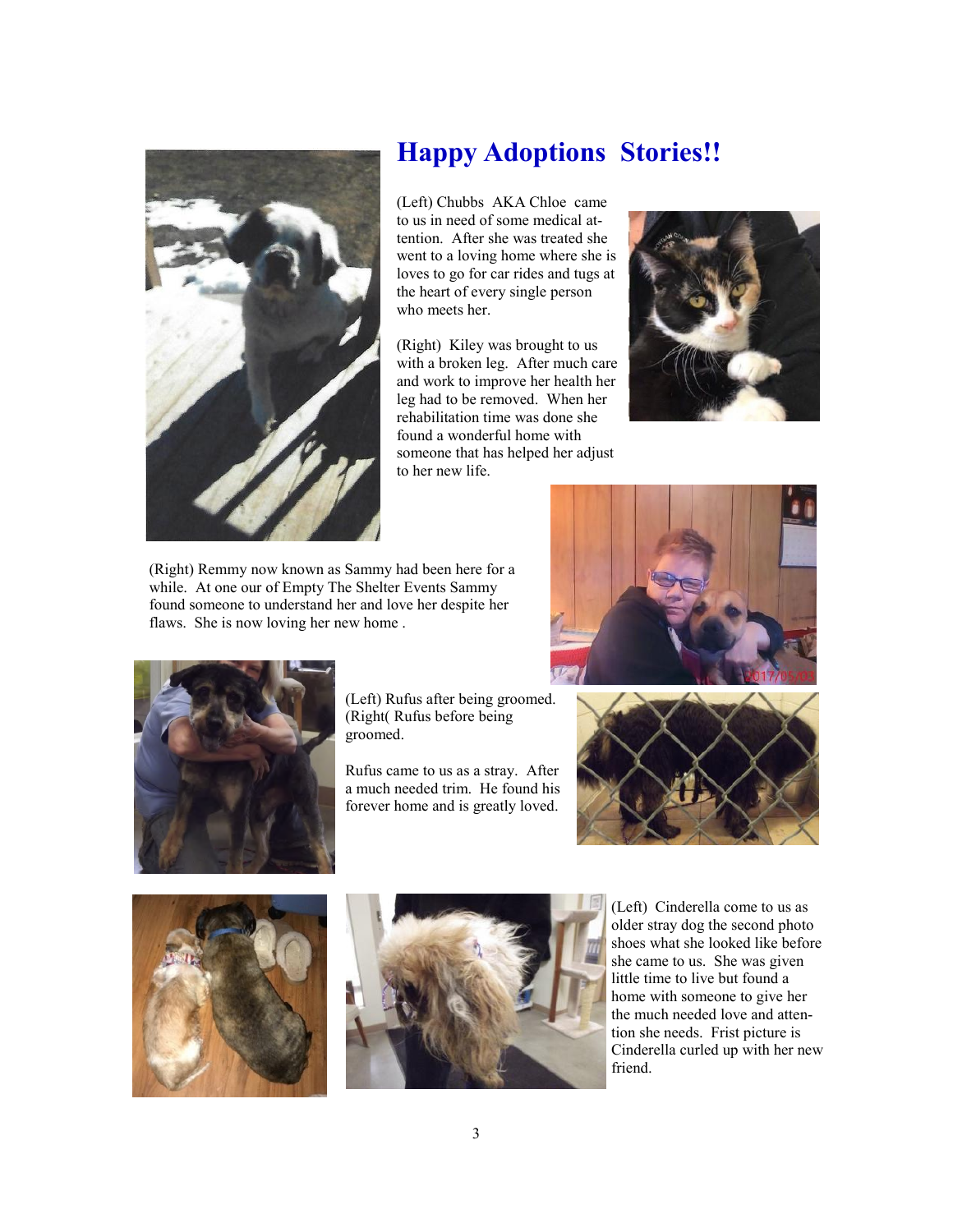### **NEW GRANT INFORMATION Our sincere thanks to the grantors listed below!**

**Wahl Grooming Grant:** The Cheboygan County Humane Society was accepted for a "Wahl Pets Grooming Grant" program. We will receive a shipment shortly of Wahl All Natural Oatmeal Shampoo and Wahl Puppy Shampoo valued at \$168. Bathing our shelter dogs with Wahl high end products will make them look and feel better thus improving their chances of adoption. It also helps our bottom line. We are very pleased to receive the "Wahl Pets Grooming Grant."

#### **WE CONTINUALLY APPLY FOR GRANTS SO PLEASE CHECK YOUR LOCAL PAPERS AND SOCIAL MEDIA FOR ANNOUNCEMENTS OF NEW GRANTS.**

*If you have an adoption story or were able to get your cat or dog spayed/neutered with assistance from the shelter, we welcome your feedback. Please e-mail your story (pictures are also appreciated) to cheboyganhumane@hughes.net. Regular mail is also welcome. Thank you*!

> CHEBOYGAN COUNTY HUMANE SOCIETY ANNUAL CAR RAFFLE SPONSORED BY WHEELER MOTORS WIN A 2018 CHEVY EQUINOX



(PICTURE MAY NOT REPRESENT ACTUAL VEHICLE) **TICKETS ARE AVAILABLE HERE** \$50.00 EACH

DRAWING WILL BE HELD AT OUR 3RD ANNUAL FUR BALL, 12/31/2017. FOR MORE INFO PLEASE CALL 231-238-8221 OR GO TO OUR WEBSITE cheboyganhumanesociety.org

 Look for the Equinox at local businesses and they will have tickets at that time. You can also purchase tickets for your chance to win here at the Cheboygan County Humane society. 600 tickets must be sold or the raffle will revert to a 50/50 drawing. Please call or come out if you have any questions or purchase your tickets for a chance to win the 2018 Chevy Equinox.



More information on the 3rd Annual Fur Ball to come.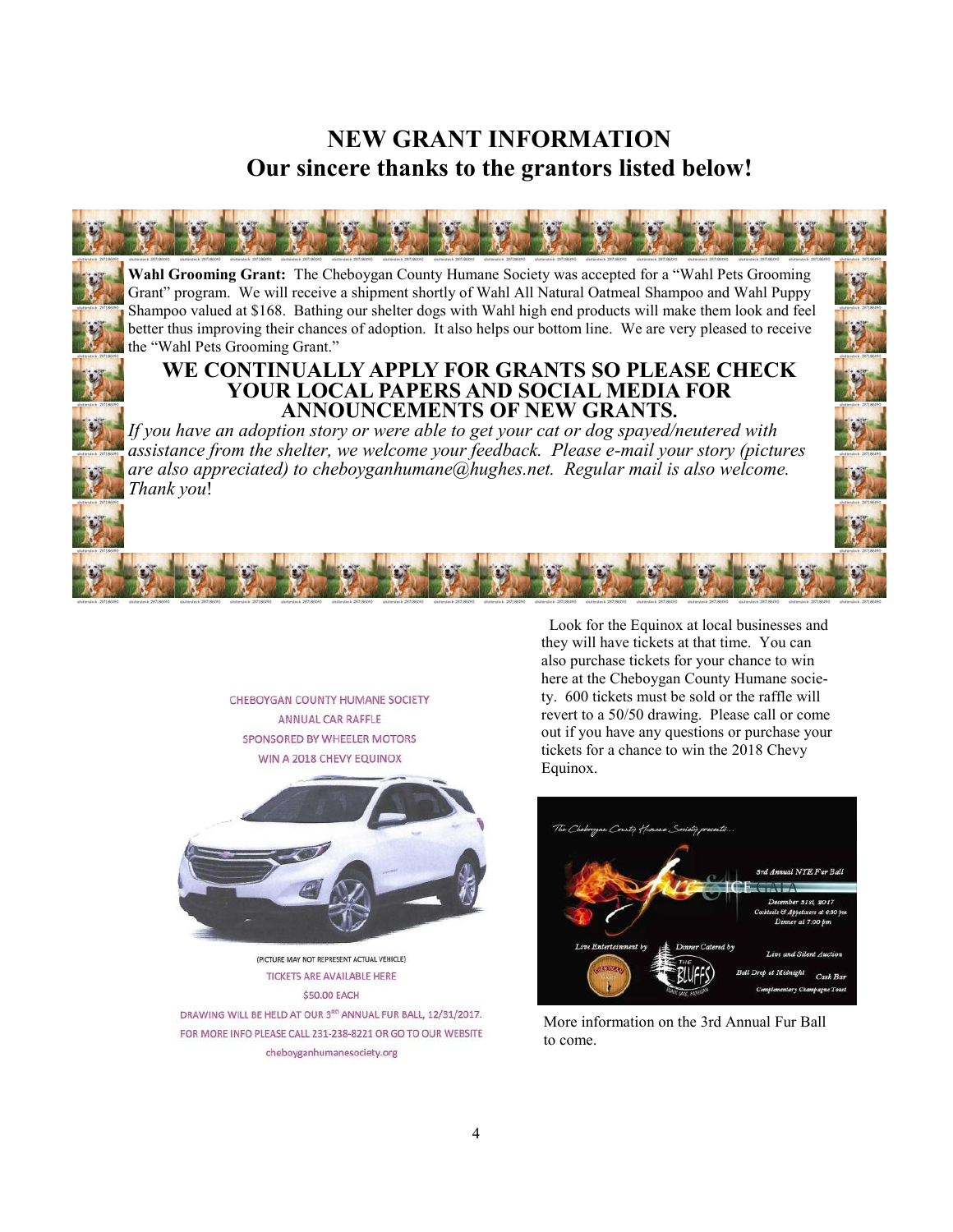|                                                                                                                                                                                                                      | us going.                                                |   | We invite you to support the efforts of the Cheboygan County Humane Society to promote kindness towards<br>animals and all living things, and to place adoptable animals in loving, permanent homes. Your donation keeps |
|----------------------------------------------------------------------------------------------------------------------------------------------------------------------------------------------------------------------|----------------------------------------------------------|---|--------------------------------------------------------------------------------------------------------------------------------------------------------------------------------------------------------------------------|
| All donations are tax-deductible.                                                                                                                                                                                    |                                                          |   |                                                                                                                                                                                                                          |
|                                                                                                                                                                                                                      |                                                          |   | <b>Type of Membership</b>                                                                                                                                                                                                |
|                                                                                                                                                                                                                      |                                                          |   |                                                                                                                                                                                                                          |
|                                                                                                                                                                                                                      |                                                          |   | $\Box$ Pet \$2.00                                                                                                                                                                                                        |
|                                                                                                                                                                                                                      |                                                          |   | <b><math>\Box</math></b> Senior (60+) \$5.00<br>$\Box$ Single \$15.00                                                                                                                                                    |
|                                                                                                                                                                                                                      |                                                          |   | $\Box$ Family \$20.00                                                                                                                                                                                                    |
| $\Box$ New Membership                                                                                                                                                                                                | $\Box$ Renewal membership $\Box$ Patron \$100.00         |   |                                                                                                                                                                                                                          |
| Thank you for supporting the animals.                                                                                                                                                                                |                                                          |   | Guardian Angel \$500.00                                                                                                                                                                                                  |
|                                                                                                                                                                                                                      |                                                          |   | かんけいさいさい けいけいけいけい きんきょう いちょうきょう きょうきょう しょうきょうきょうきょう                                                                                                                                                                      |
|                                                                                                                                                                                                                      |                                                          |   | <b>MAKE A MEMORIAL OR DONATION</b>                                                                                                                                                                                       |
|                                                                                                                                                                                                                      |                                                          |   | We invite you to support the efforts of the Cheboygan County Humane Society to promote kindness to-<br>wards animals and all living things, and to place adoptable animals in loving, permanent homes. Your dona-        |
|                                                                                                                                                                                                                      | tion keeps us going.                                     |   |                                                                                                                                                                                                                          |
| All donations are tax-deductible.                                                                                                                                                                                    |                                                          |   |                                                                                                                                                                                                                          |
|                                                                                                                                                                                                                      |                                                          |   |                                                                                                                                                                                                                          |
|                                                                                                                                                                                                                      | I would like to make a donation in memory of (persons or |   |                                                                                                                                                                                                                          |
|                                                                                                                                                                                                                      |                                                          |   | Please use my donation for:                                                                                                                                                                                              |
|                                                                                                                                                                                                                      |                                                          |   |                                                                                                                                                                                                                          |
|                                                                                                                                                                                                                      |                                                          | 0 | Spay/Neuter Fund                                                                                                                                                                                                         |
|                                                                                                                                                                                                                      |                                                          |   | Humane Education Program                                                                                                                                                                                                 |
|                                                                                                                                                                                                                      |                                                          |   | Whatever is needed most                                                                                                                                                                                                  |
| I would like to make a donation: \$<br>pet's name): ______________________<br>Address to send memorial acknowledgement<br>Family name: _____________________________<br>Street Address:_____________________________ |                                                          | O | Building fund                                                                                                                                                                                                            |